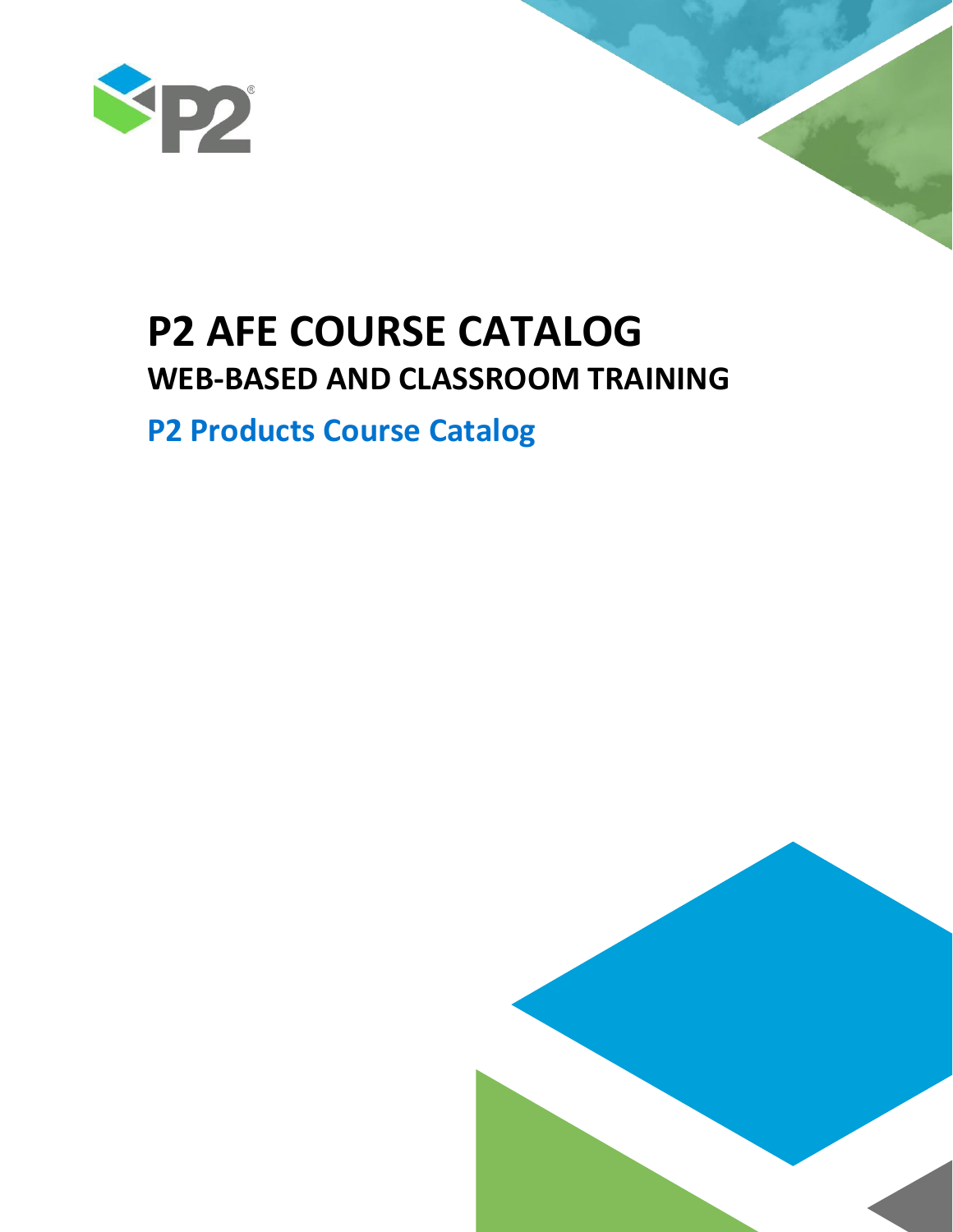## **Catalog Version**

P2 AFE Course Catalog published 2020, version 2

# **Copyright Notice**

2020 P2 Energy Solutions. All rights reserved. No reproduction without written permission.

While all reasonable care has been taken in the preparation of this document, no liability is accepted by the authors, P2 Energy Solutions, for any errors, omissions or misstatements it may contain, or for any loss or damage, howsoever occasioned, to any person relying on any statement or omission in this document.

Any questions regarding this document should be forwarded to:

P2 Energy Solutions 1670 Broadway, Suite 2800 Denver, CO 80202 United States

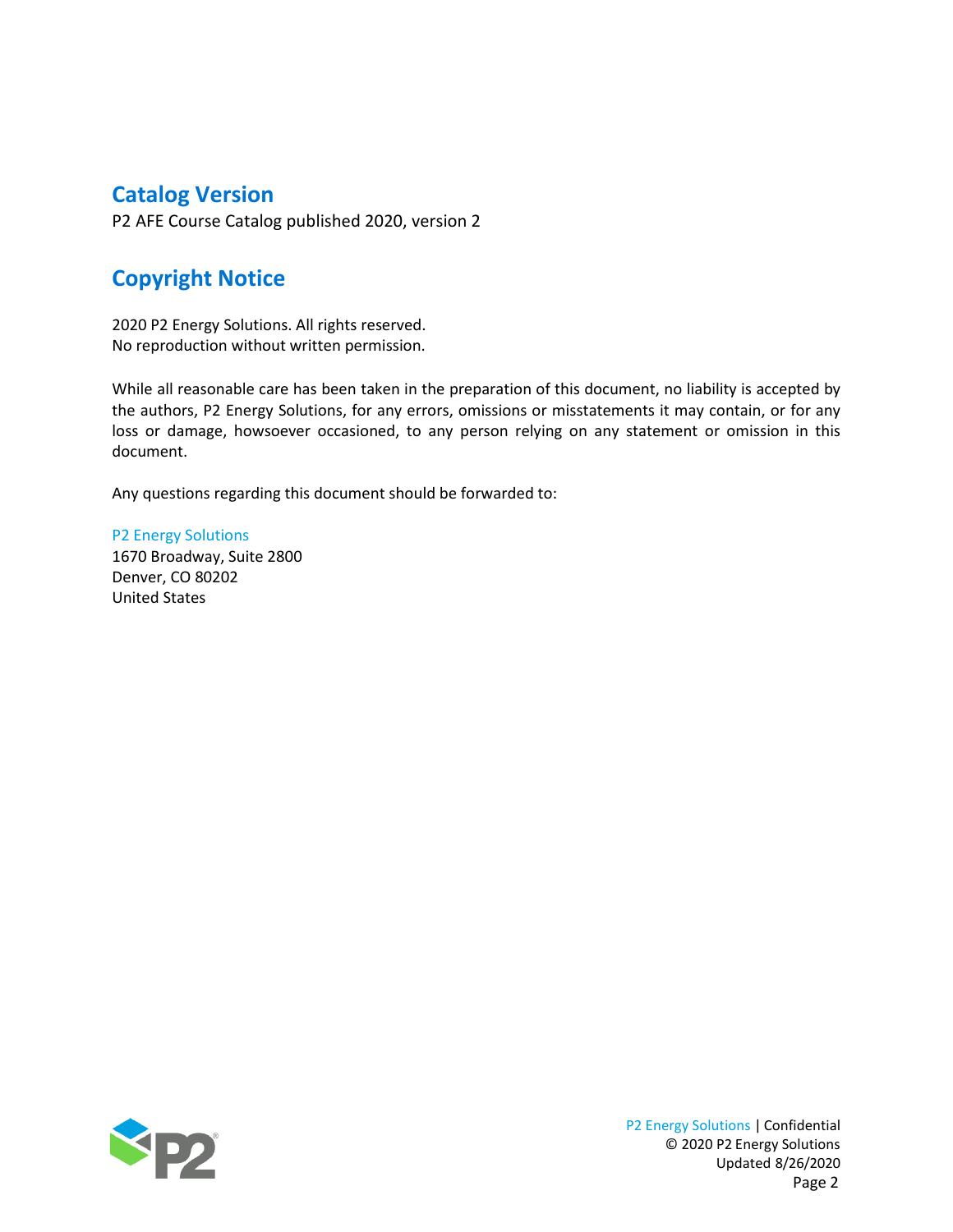# **Table of Contents**

| All Training: Cancellation, Refund and Complaint Resolution Policies  6 |
|-------------------------------------------------------------------------|
|                                                                         |
|                                                                         |
|                                                                         |
|                                                                         |
|                                                                         |
|                                                                         |
|                                                                         |
|                                                                         |
|                                                                         |
|                                                                         |
|                                                                         |
|                                                                         |
|                                                                         |
|                                                                         |
|                                                                         |
|                                                                         |
|                                                                         |
|                                                                         |
|                                                                         |
|                                                                         |
|                                                                         |
|                                                                         |
|                                                                         |
|                                                                         |
|                                                                         |
|                                                                         |
| P2 Energy Solutions   Confidential<br>© 2020 P2 Energy Solutions        |

Updated 8/26/2020 Page 3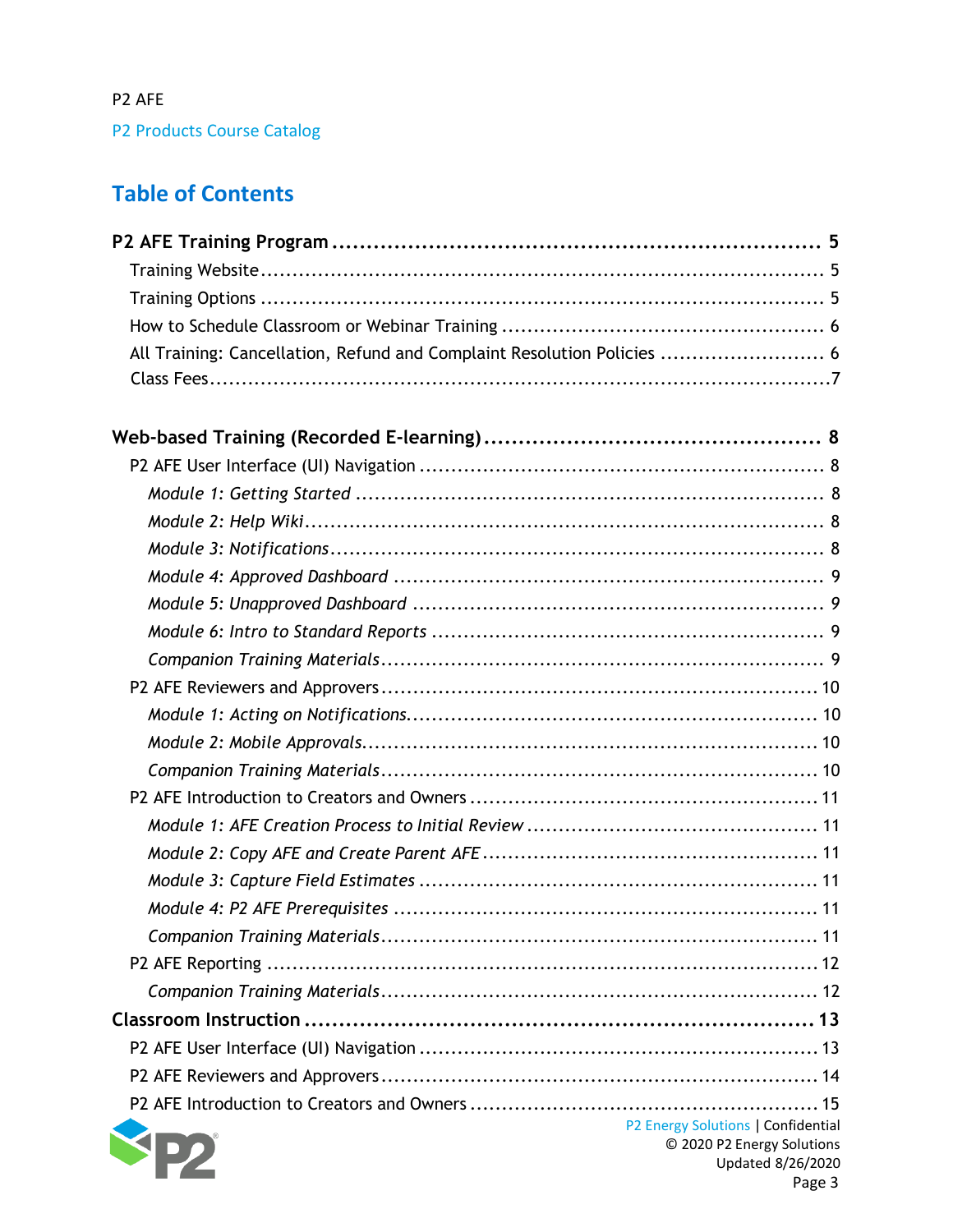| <b>P2 Products Course Catalog</b> |  |
|-----------------------------------|--|
|                                   |  |
|                                   |  |
|                                   |  |
|                                   |  |
|                                   |  |
|                                   |  |

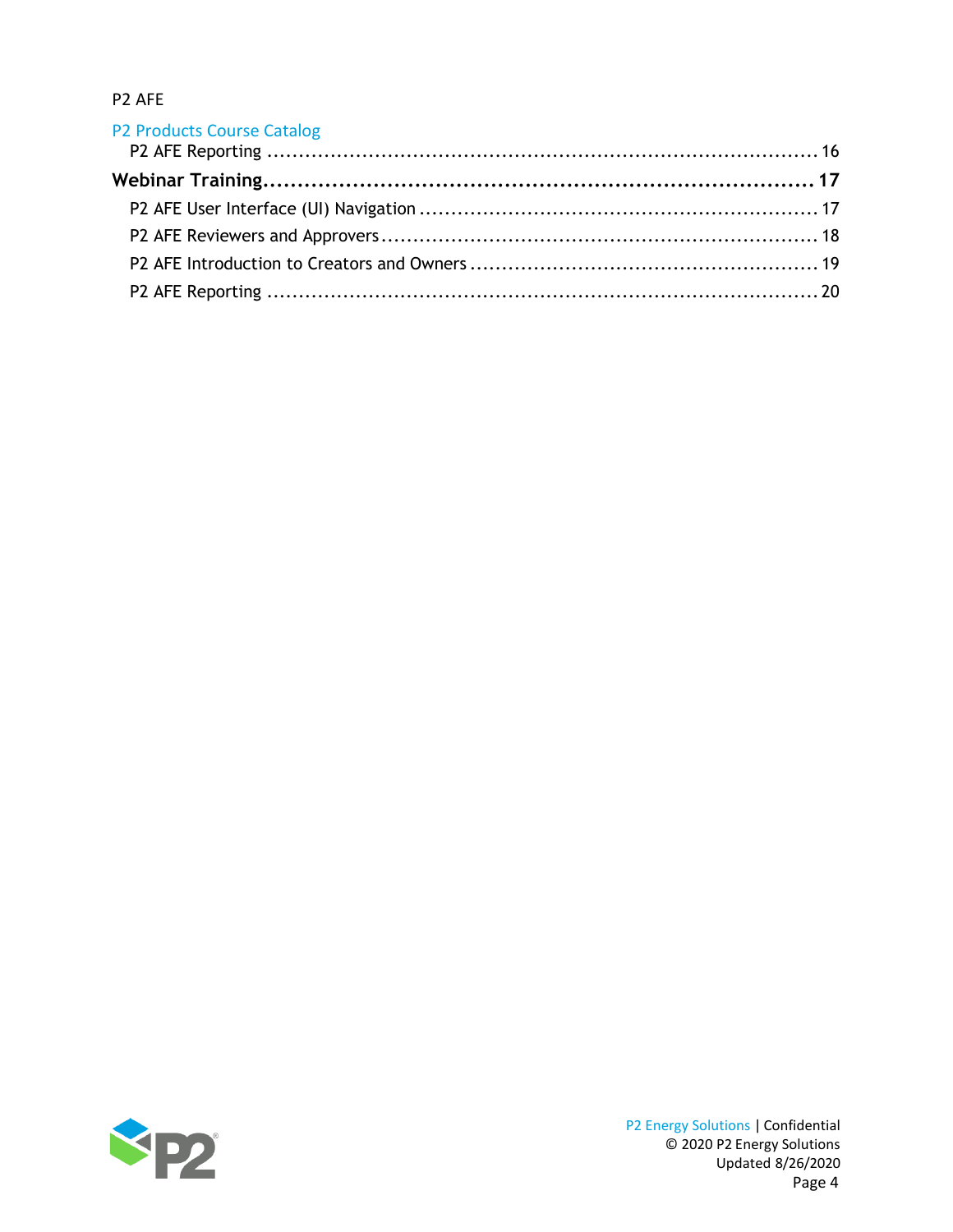# <span id="page-4-0"></span>**P2 AFE Training Program**

### <span id="page-4-1"></span>**Training Website**

Visit the P2 AFE Training webpage at for current information about all training options, including course descriptions and pricing information.

Training website link: <http://www.p2energysolutions.com/services/training/p2-afe-training>

### <span id="page-4-2"></span>**Training Options**

Classes may be custom-scheduled at client offices or taught as WebEx sessions (Webinar training). The training may be customized to better meet your needs. P2 AFE offers the following types of training:

### • **Classroom Instruction**

You may custom-schedule classes to be held at your company offices or at our Denver or Houston offices. For questions or to schedule training, contact [p2training@p2energysolutions.com,](mailto:p2training@p2energysolutions.com) or create a case on the Customer Portal by calling the help desk at 1-844-REACHP2 (1-844-732-2472) and select the P2 AFE product from the menu options.

### • **Webinar Training**

You may custom-schedule training webinars. For questions or to schedule training, contact [p2training@p2energysolutions.com,](mailto:p2training@p2energysolutions.com) or create a case on the customer portal by calling the help desk at 1-844-REACHP2 (1-844-732-2472) and select the P2 AFE product from the menu options.

### • **Web-based Training (Recorded E-learning)**

P2 AFE e-learning is delivered over the internet from the P2 Training Center. E-learning courses provide the student with an integrated learning approach consisting of recorded audio-visual demonstrations of the software application and processes, a PDF download for reference, and comprehension questions and practice exercises. See the *E-learning Courses* section in this catalog for complete course descriptions. For more information about purchasing P2 AFE E-learning, contact us at [p2training@p2energysolutions.com.](mailto:p2training@p2energysolutions.com)

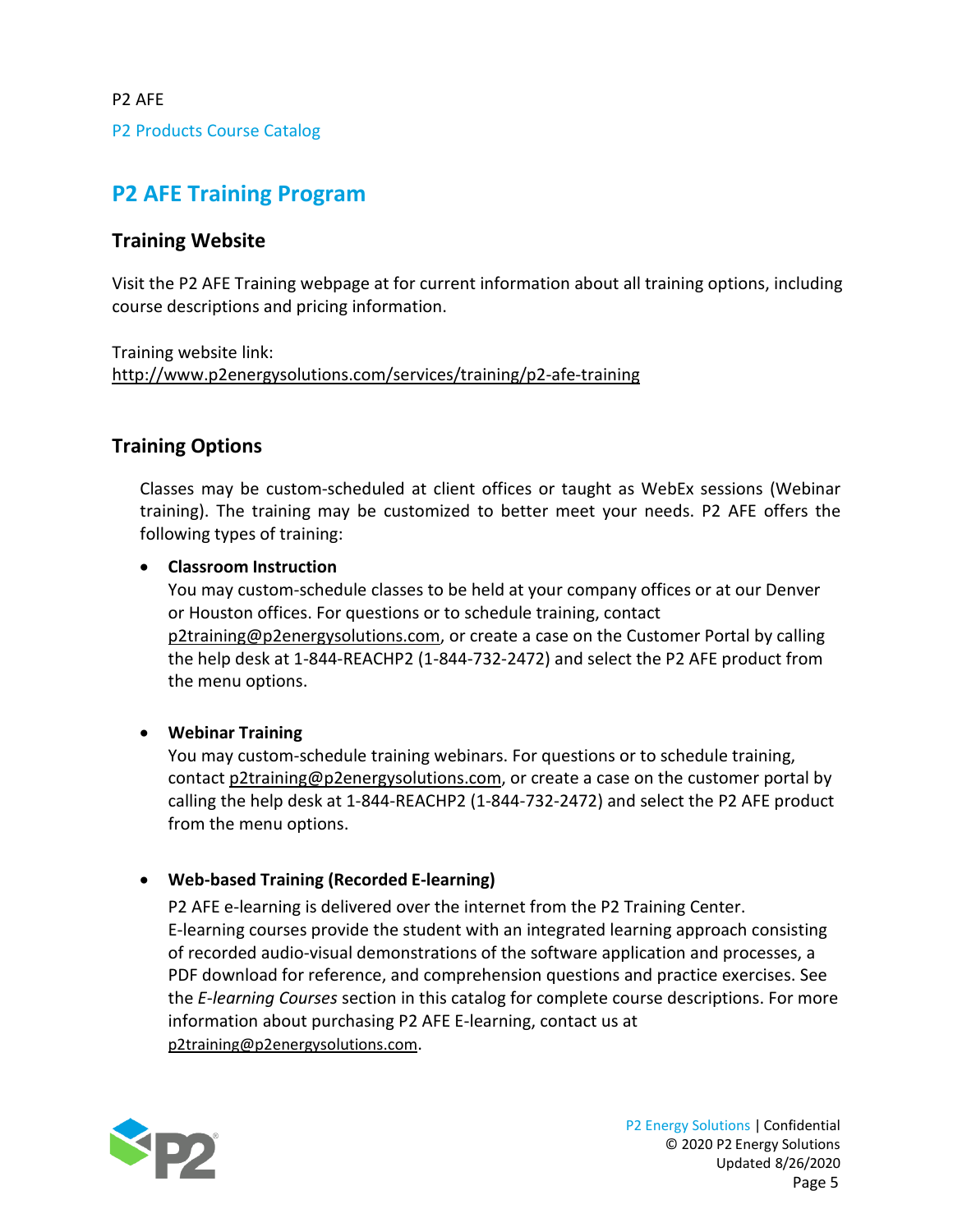P2 Products Course Catalog

### <span id="page-5-0"></span>**How to Schedule Classroom or Webinar Training**

Contact P2 Global Support to set up an issue requesting training:

- Email: [gcs@p2energysolutions.com](mailto:gcs@p2energysolutions.com)
- Phone: 1-800-297-0990

Include the following information in your request: the product, course topic, time frame, preferred location or by webinar, and number of attendees.

### <span id="page-5-1"></span>**All Training: Cancellation, Refund and Complaint Resolution Policies**

For your convenience, we will bill you for your class at the end of the month following the class date. In the event that you must cancel your registration, send email to [p2training@p2energysolutions.com](mailto:p2training@p2energysolutions.com) 48 hours or more prior to the class start time, to avoid being billed for the training. For more information regarding administrative policies such as complaint and refund, please contact the Training department at [p2training@p2energysolutions.com.](mailto:p2training@p2energysolutions.com)

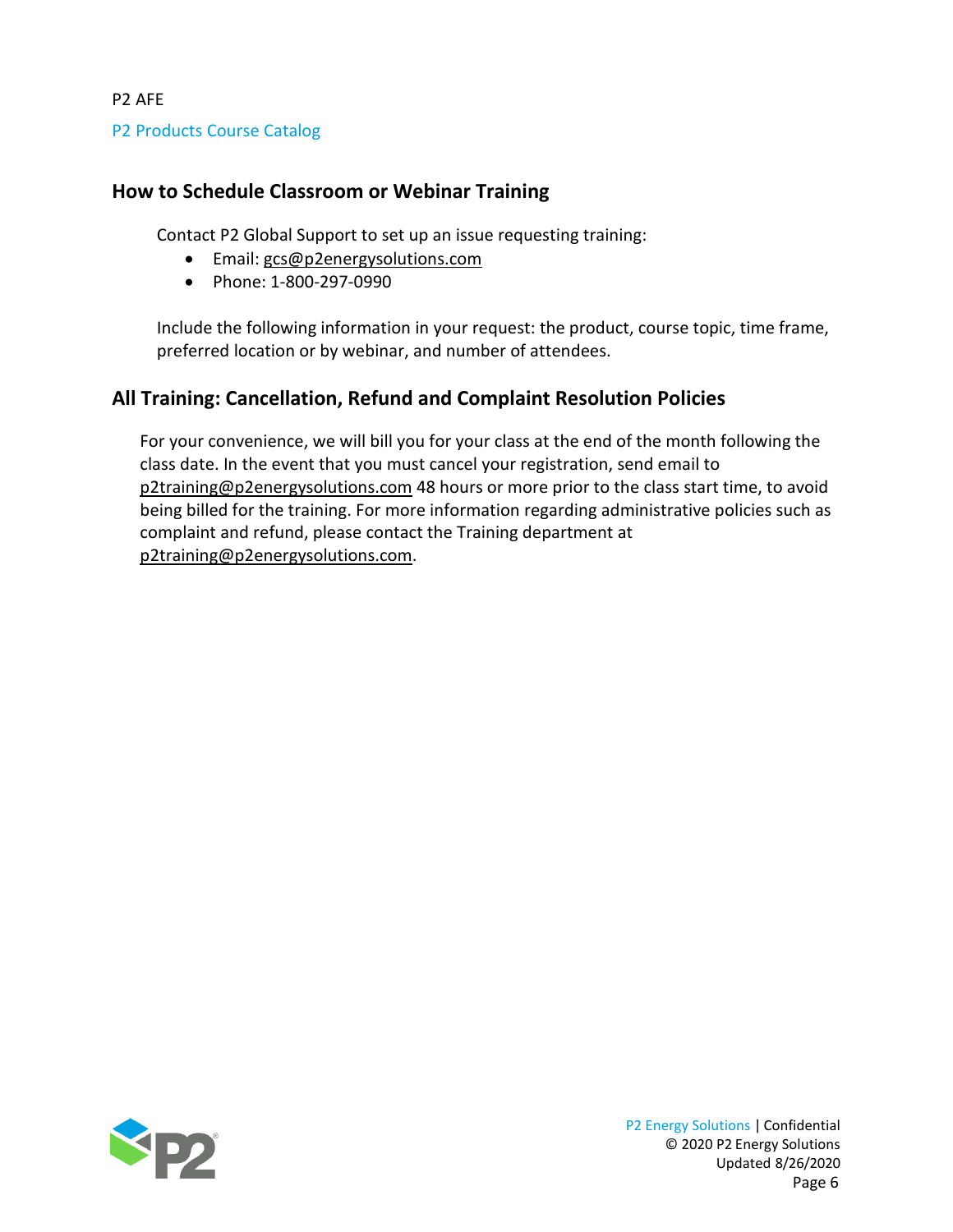P2 Products Course Catalog

### **Class Fees**

| <b>Offering</b>                                                                                                                            | <b>Pricing</b>                                                                                                                                                                                                                                                                                   |
|--------------------------------------------------------------------------------------------------------------------------------------------|--------------------------------------------------------------------------------------------------------------------------------------------------------------------------------------------------------------------------------------------------------------------------------------------------|
| <b>Custom Training - Classroom</b><br>If any customization to content is done<br>to standard classes, additional charges<br>are applicable | A price will be quoted as part of the process of<br>defining and custom scheduling classroom training.<br>Custom scheduled training is usually charged at an<br>hourly rate plus any associated travel.<br><b>Note:</b> $2^{nd}$ teacher or additional sessions may be<br>required at 7 students |
| <b>Custom Training - Webinar</b><br>If any customization to content is done<br>to standard classes, additional charges<br>are applicable   | A price will be quoted as part of the process of<br>defining and scheduling custom webinar training.<br>Custom scheduled training is usually charged at an<br>hourly rate.                                                                                                                       |
| <b>Recorded E-learning Subscriptions</b>                                                                                                   | Contact the P2 Training department<br>P2training@p2energysolutions.com for information.                                                                                                                                                                                                          |

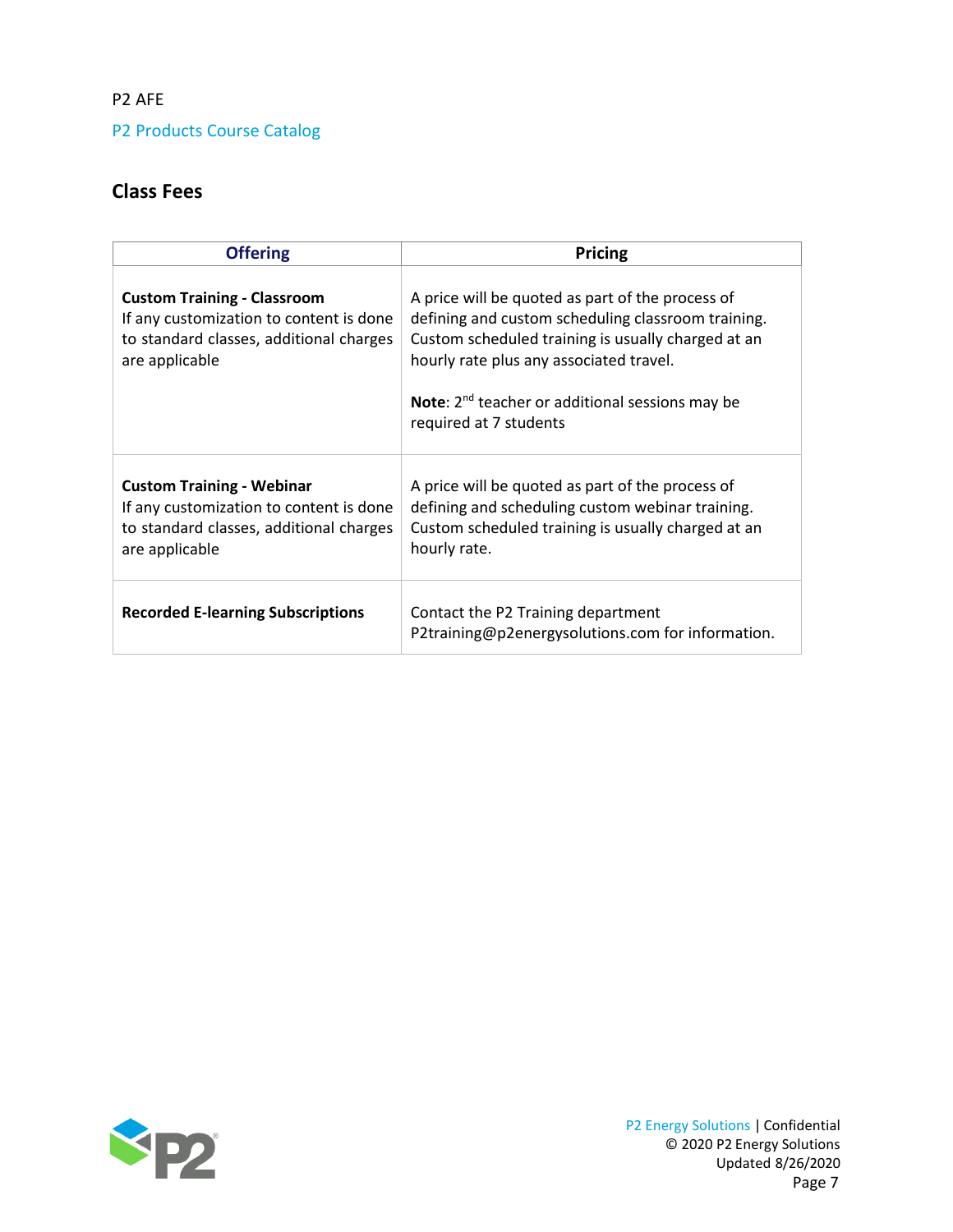# <span id="page-7-0"></span>**Web-based Training (Recorded E-learning)**

E-learning courses provide the student with an integrated learning approach consisting of recorded audio-visual demonstrations of the software application and processes, a PDF download for reference, and for the P2 AFE User Interface Navigation modules, hands-on practice exercises. The P2 E-learning platform allows students to run transcript reports on classes they have completed and print or save class certificates.

### <span id="page-7-1"></span>**P2 AFE User Interface (UI) Navigation**

This isthe introductory course for all P2 AFE users. It includes six modules and introduces P2 AFE, how to navigate the user interface, get online Help, work with Notifications, approved and unapproved AFE dashboards, and standard reports.

**Class Level:** Beginner

### **Audience and Prerequisites**

We recommend this class for all new users of P2 AFE. There no prerequisites for this course.

### <span id="page-7-2"></span>*Module 1: Getting Started*

This module covers how to access P2 AFE, the login process, and an overview of the P2 AFE desktop, including User navigation options, Administrator navigation options, settings and help.

### <span id="page-7-3"></span>*Module 2: Help Wiki*

This module covers how to access and use P2 AFE Wiki Help, including basic navigation functions such as search, save and print.

### <span id="page-7-4"></span>*Module 3: Notifications*

This module covers the Notifications Dashboard, including notification types, severity and how to perform notification actions.

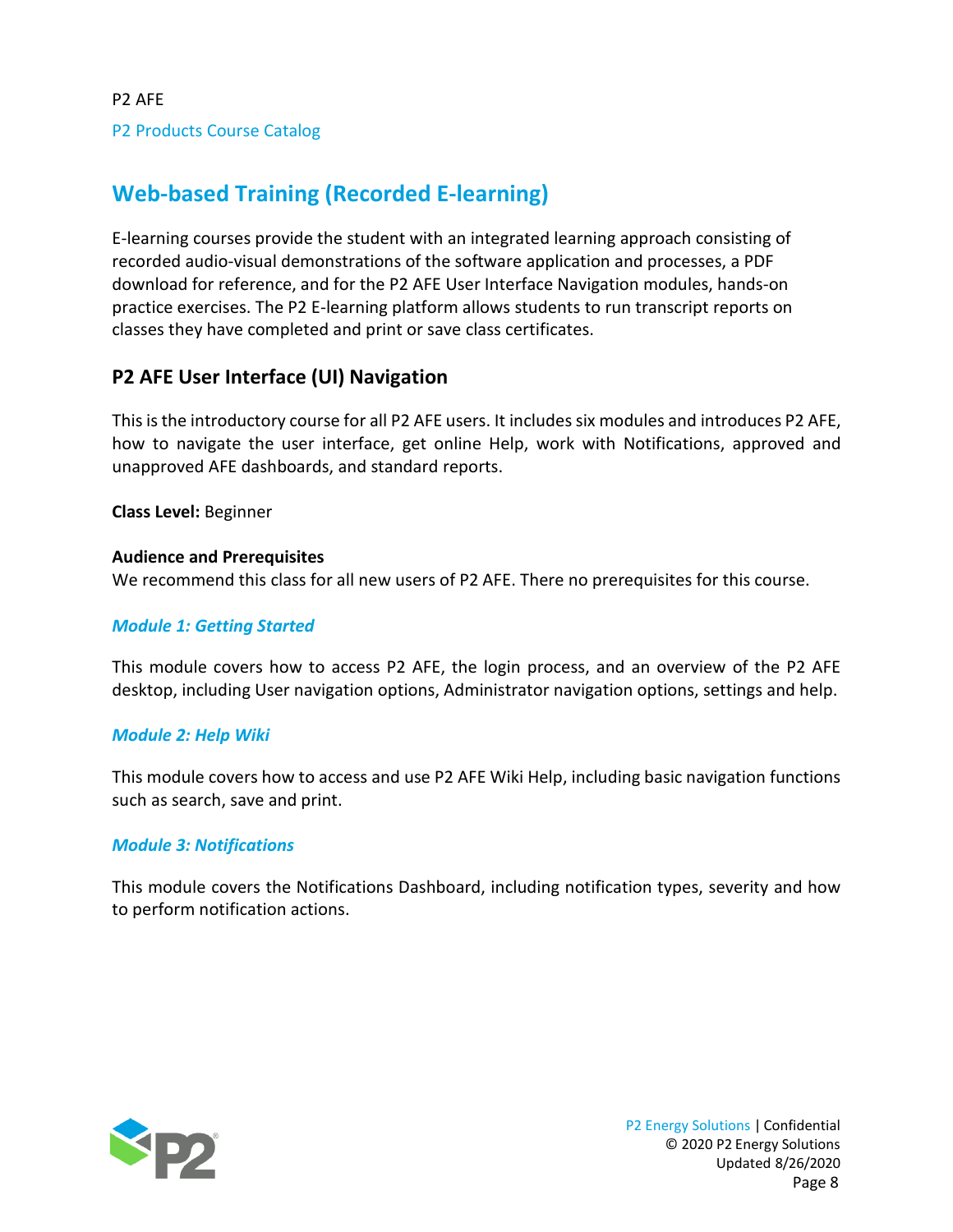#### P2 Products Course Catalog

### <span id="page-8-0"></span>*Module 4: Approved Dashboard*

This module covers how to access the Approved AFEs dashboard, how AFEs show on the dashboard, severity of notifications, and drilling into AFE details.

#### <span id="page-8-1"></span>*Module 5: Unapproved Dashboard*

This module covers how to access the Unapproved AFEs dashboard, how AFEs show on the dashboard, severity of notifications, and drilling into AFE details.

#### <span id="page-8-2"></span>*Module 6: Intro to Standard Reports*

This module covers P2 AFE standard reports across one or many AFEs, setting report parameters, exporting reports and Favorite reports.

#### <span id="page-8-3"></span>*Companion Training Materials*

The P2 AFE UI Navigation curriculum includes companion training materials, the *P2 AFE UI Navigation Training Guide*, available as a PDF download from within the e-learning course.

#### **Comprehension Questions and Practice Exercises**

These are included in the training guide to be used either as self-study options or as classroom exercises.

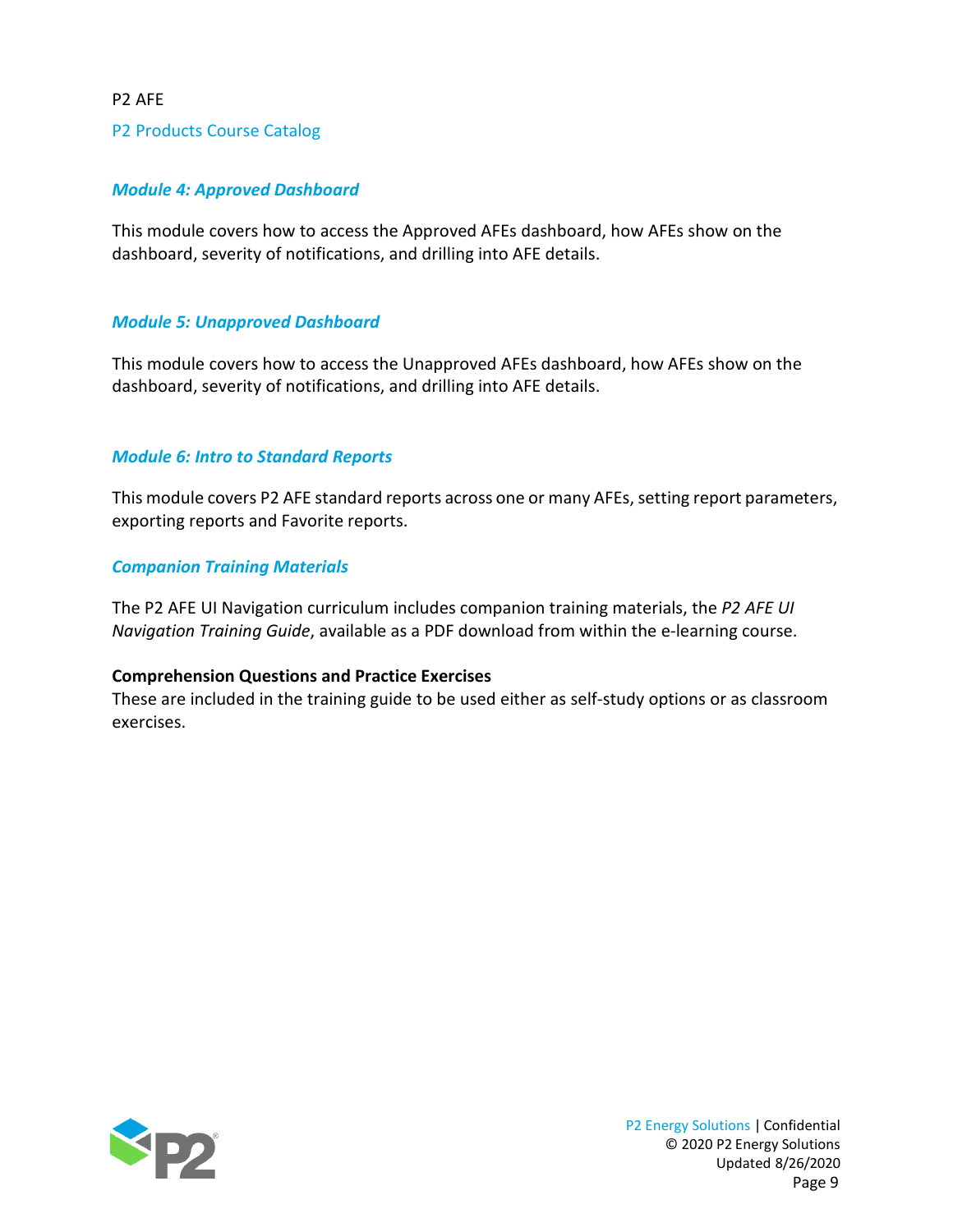### <span id="page-9-0"></span>**P2 AFE Reviewers and Approvers**

This course includes two modules and covers the processes used to review and approve AFEs. It covers email notifications, logging into P2 AFE from a notification link, viewing AFE details and AFE signoff, all from either the main P2 AFE application or from a mobile device.

**Class Level:** Intermediate

### **Audience and Prerequisites**

This course was designed for P2 AFE users whose responsibilities require them to review and approve AFEs. Prerequisites: P2 AFE User Interface Navigation

### <span id="page-9-1"></span>*Module 1: Acting on Notifications*

This module covers how to receive of email notifications, log into P2 AFE, view AFE details and AFE signoff.

### <span id="page-9-2"></span>*Module 2: Mobile Approvals*

This module covers how to receive of email notifications, log into P2 AFE, view AFE details and AFE signoff, all from a mobile-based website.

### <span id="page-9-3"></span>*Companion Training Materials*

The P2 AFE Reviewer and Approvers curriculum includes companion training materials, the *P2 AFE Reviewer and Approvers Training Guide*, available as a PDF download from within the elearning course.

### **Comprehension Questions and Practice Exercises**

These are included in the training guide to be used either as self-study options or as classroom exercises.



P2 Energy Solutions | Confidential © 2020 P2 Energy Solutions Updated 8/26/2020 Page 10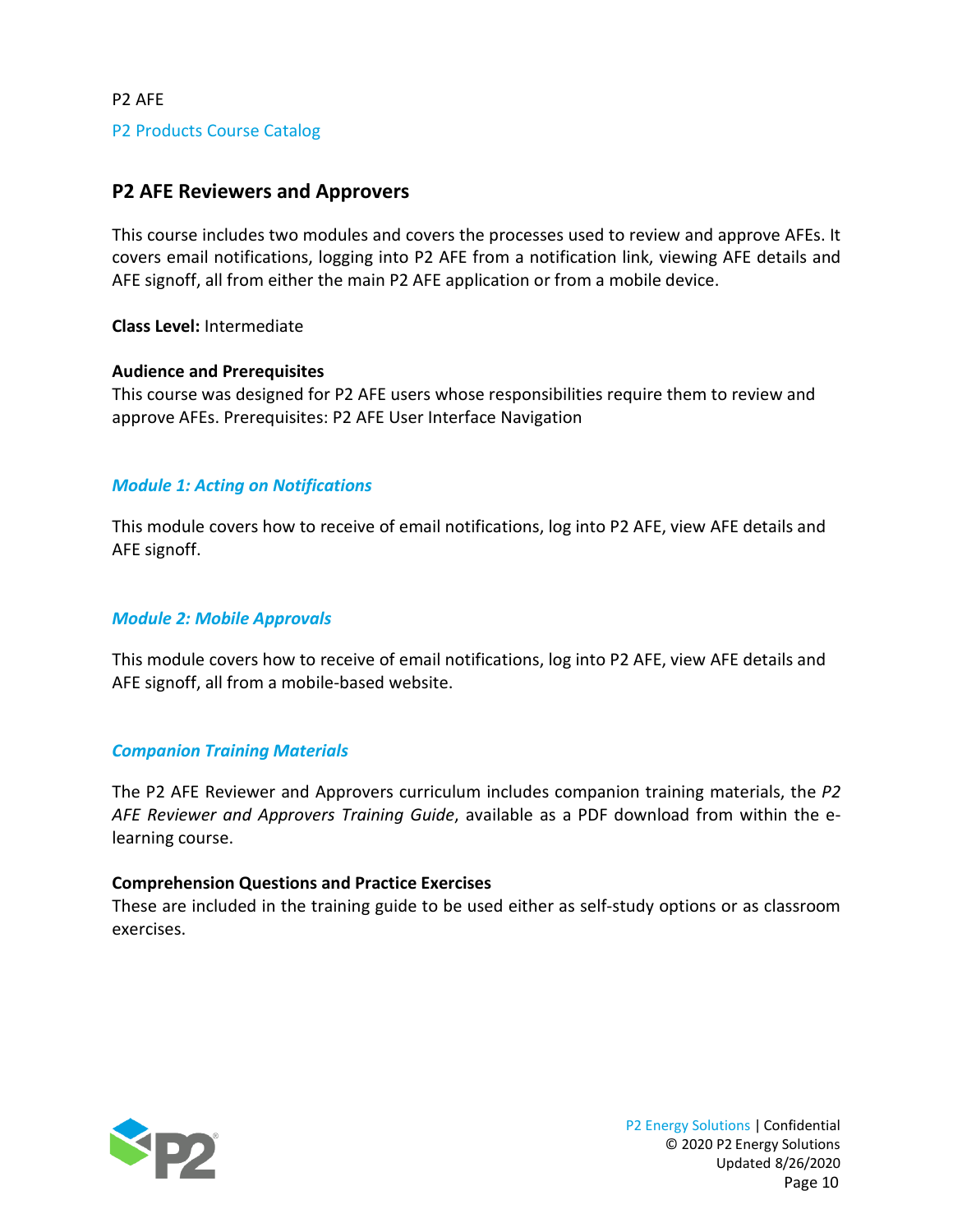### <span id="page-10-0"></span>**P2 AFE Introduction to Creators and Owners**

This course includes four modules and reviews the processes used to create, manage and approve AFEs. It includes creating and copying AFEs; Parent AFEs; managing internal approvals, partners, and partner balloting; capturing budget estimates and field estimates; AFE attachments and flex fields; and AFE prerequisites.

**Class Level:** Intermediate

### **Audience and Prerequisites**

This course was designed for P2 AFE users whose responsibilities require them to create AFEs. Prerequisites: P2 AFE User Interface Navigation

### <span id="page-10-1"></span>*Module 1: AFE Creation Process to Initial Review*

This module covers new AFE creation up to initial review.

<span id="page-10-2"></span>*Module 2: Copy AFE and Create Parent AFE*

This module covers how to copy an AFE and how to create a Parent AFE.

### <span id="page-10-3"></span>*Module 3: Capture Field Estimates*

This module covers how to capture field estimates.

### <span id="page-10-4"></span>*Module 4: P2 AFE Prerequisites*

This module covers AFE prerequisites such as wells, participants, and vendors.

### <span id="page-10-5"></span>*Companion Training Materials*

The P2 AFE Introduction to Creators and Owners curriculum includes companion training materials, the *P2 AFE Introduction Creators and Owners Training Guide*, available as a PDF download from within the e-learning course.

### **Comprehension Questions and Practice Exercises**

These are included in the training guide to be used either as self-study options or as classroom exercises.

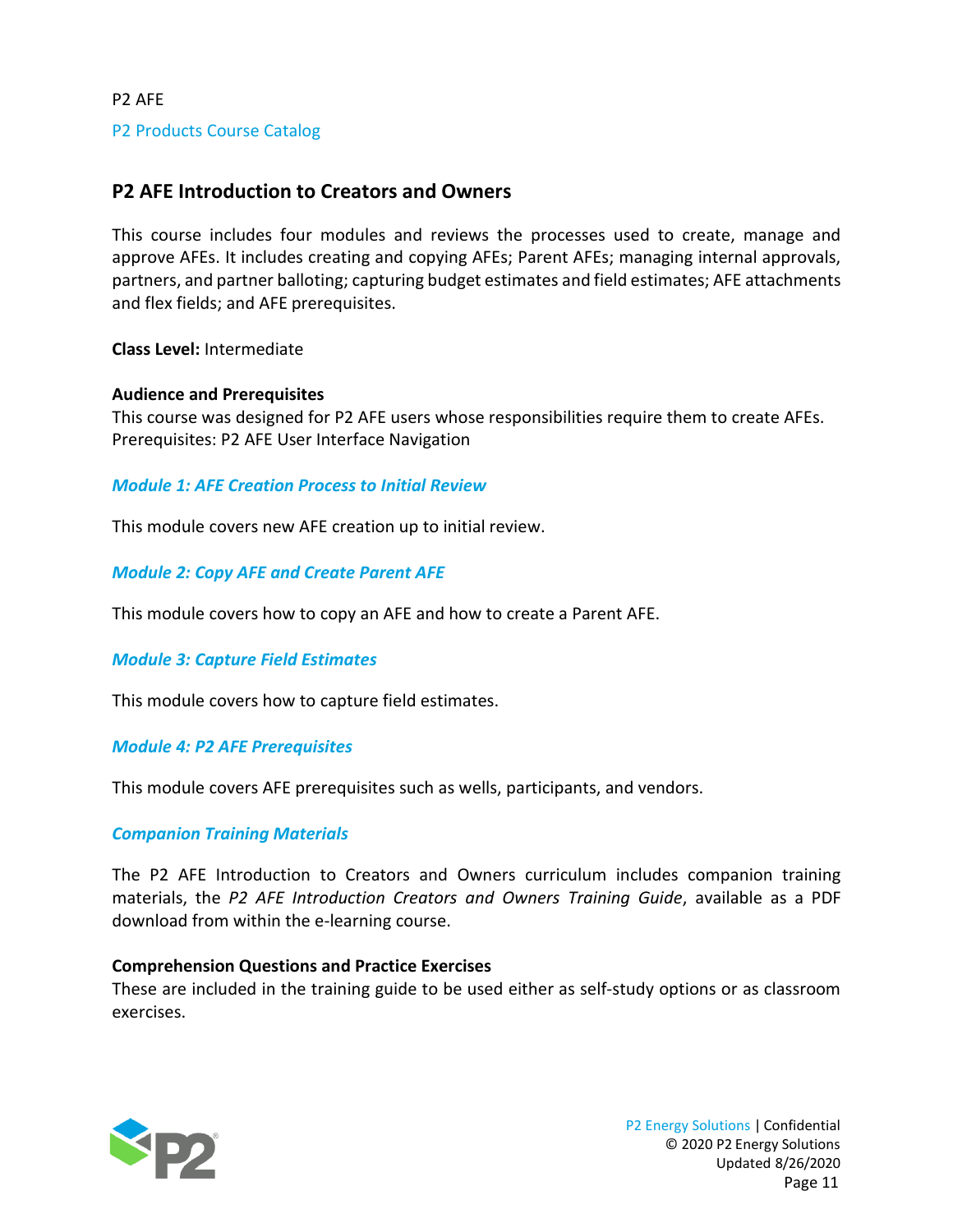### <span id="page-11-0"></span>**P2 AFE Reporting**

This course includes one module and covers the P2 AFE standard "out of the box" reports not covered in the other modules of this e-learning curriculum. It covers Frequently Visited Reports, Site Reports and Administration Reports.

**Class Level:** Intermediate

### **Audience and Prerequisites**

This course was designed for P2 AFE users whose responsibilities require them to access and view standard AFE reports. Prerequisites: *P2 AFE User Interface Navigation* course

**Note**: If your responsibilities require you to access standard AFE reports related to creating, owning, reviewing or approving AFEs, then the appropriate related e-learning class is recommended as a prerequisite (*P2 AFE Reviewers and Approvers* class and/or *P2 AFE Creators and Owners)*.

### <span id="page-11-1"></span>*Companion Training Materials*

The P2 AFE Reporting curriculum includes companion training materials, the *P2 AFE Standard Reports Training Guide*, available as a PDF download from within the e-learning course.



P2 Energy Solutions | Confidential © 2020 P2 Energy Solutions Updated 8/26/2020 Page 12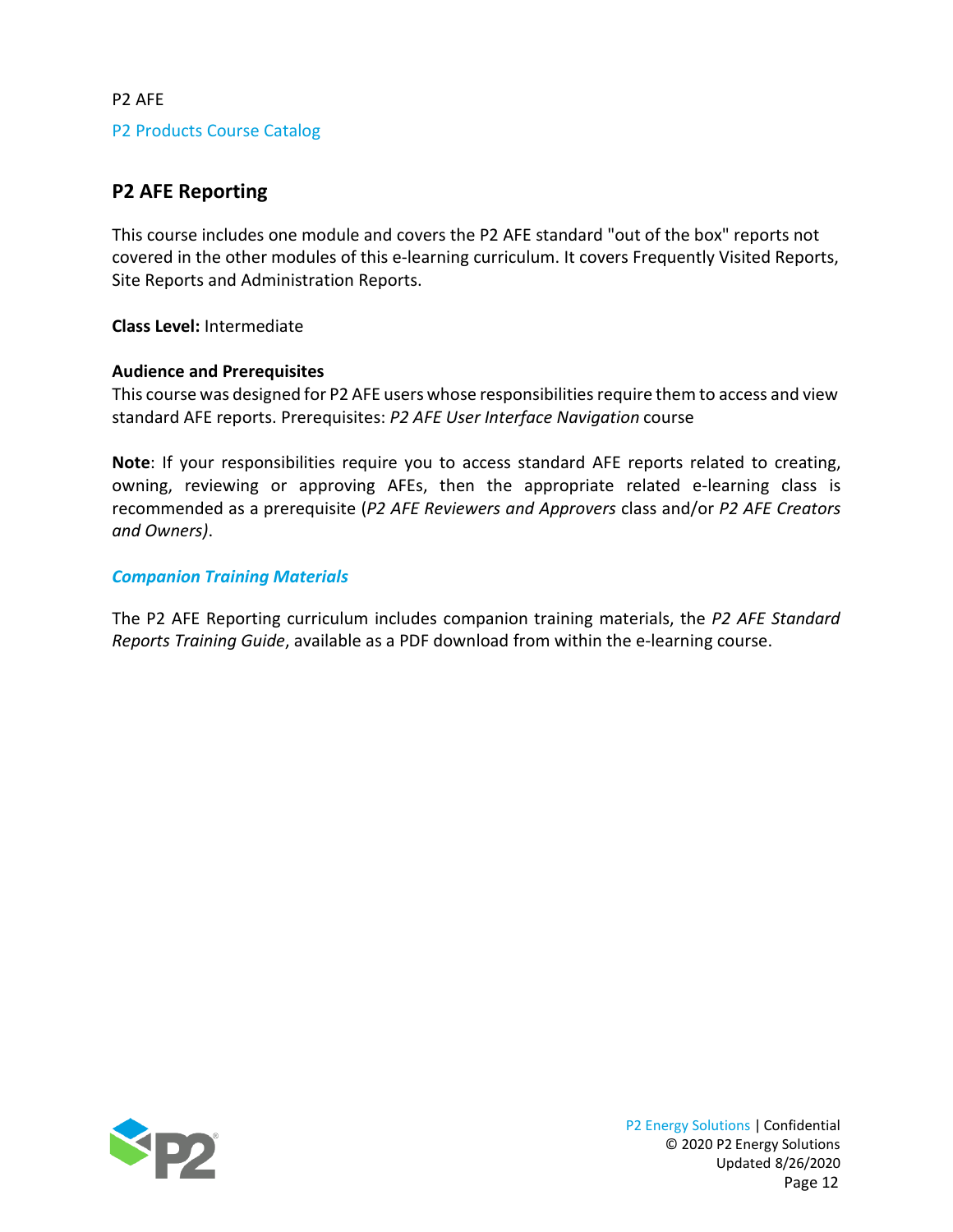P2 Products Course Catalog

# <span id="page-12-0"></span>**Classroom Instruction**

Each class described on the following pages includes a training guide and may be customscheduled at a P2 office or on-site at your company offices. Custom-scheduled class content may also be customized to your needs.

### <span id="page-12-1"></span>**P2 AFE User Interface (UI) Navigation**

This is the introductory course for all P2 AFE users. It covers getting started with P2 AFE, getting help, the Notifications Dashboard, the My Approved AFEs Dashboard, the My Unapproved AFEs Dashboard, and an introduction to Standard Reports. The associated training guide includes Comprehension Questions and Practice Exercises.

### **Audience**

We recommend this class for all new P2 AFE users: end-users, managers and administrators.

### **Course Objectives**

- Access, log in and navigate the P2 AFE dashboard and menus
- Access and use the P2 AFE online Help (Help Wiki)
- Access and navigate the Notifications Dashboard
- Access and navigate the My Approved AFEs Dashboard including drill downfunctions
- Access and navigate the My Unapproved AFEs Dashboard including drill downfunctions
- Access and run the P2 AFE standard Reports

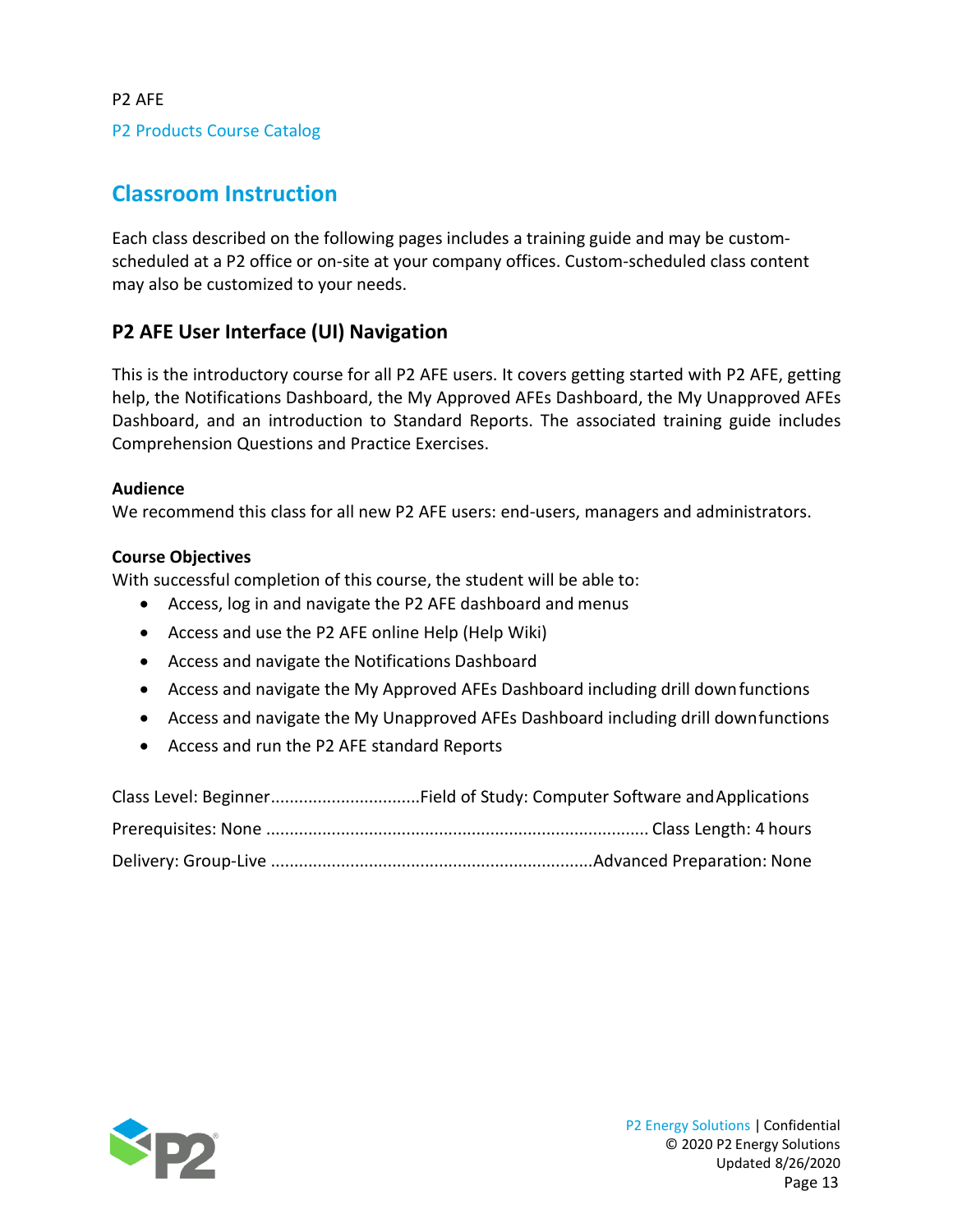### P2 Products Course Catalog

### <span id="page-13-0"></span>**P2 AFE Reviewers and Approvers**

This course reviewsthe processes used to review and approve AFEs. It covers email notifications, logging into P2 AFE from a notification link, viewing AFE details and AFE signoff, all from either the main P2 AFE application or from a mobile device. The associated training guide includes Comprehension Questions and Practice Exercises.

### **Audience**

We recommend this class for P2 AFE users whose responsibilities require them to review and approve AFEs.

#### **Objectives:**

- View details and attachments related to AFEs
- Review / approve AFE
- Marking AFEs as Favorite using the Favorites Manager
- Navigate the dashboard to see AFEs important to users
- Generate reports if necessary

| Class Level: IntermediateField of Study: Computer Software and Applications |  |
|-----------------------------------------------------------------------------|--|
|                                                                             |  |
|                                                                             |  |

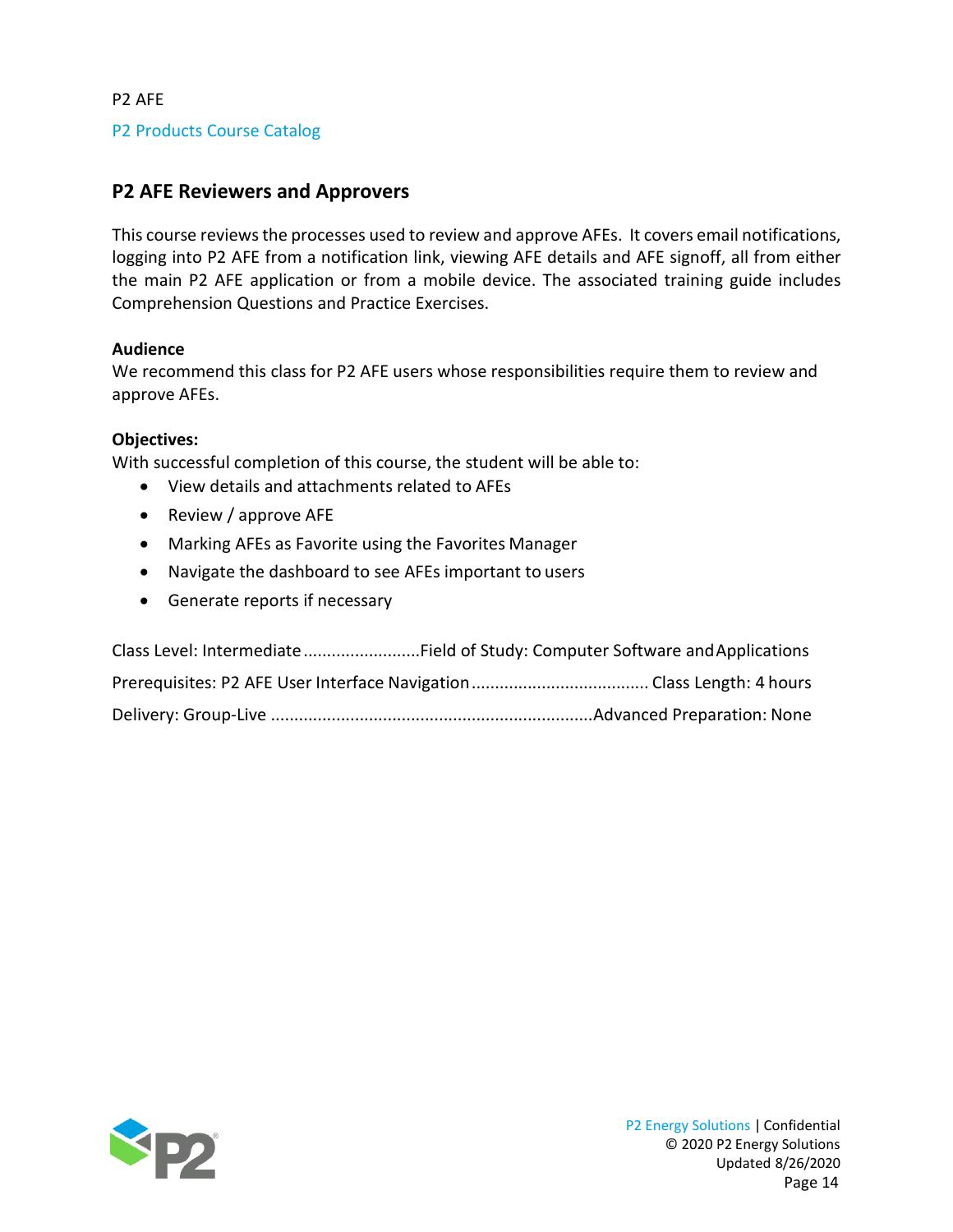### P2 Products Course Catalog

### <span id="page-14-0"></span>**P2 AFE Introduction to Creators and Owners**

This course covers new AFE creation processes up to initial review, copying an AFE, creating a parent AFE, field estimates, and P2 AFE prerequisites such as wells and vendors. The associated training guide includes Comprehension Questions and Practice Exercises.

### **Audience**

We recommend this class for P2 AFE users whose responsibilities require them to create AFEs.

### **Objectives:**

With successful completion of this course, the student will be able to:

- Create a new AFE
- Manage external partners
- Capture budget estimates
- Manage attachments and flex fields
- Manage internal approval workflows
- Manage external partner balloting
- Create an AFE by copying
- Create a Parent AFE
- Enter and manage field estimates
- Understand how P2 AFE Prerequisites affect P2 AFE

Class Level: Intermediate........................ Field of Study: Computer Software andApplications Prerequisites: P2 AFE UI Navigation, P2 AFE Reviewers & Approvers ..... Class Length: 4 hours Delivery: Group-Live .....................................................................Advanced Preparation: None

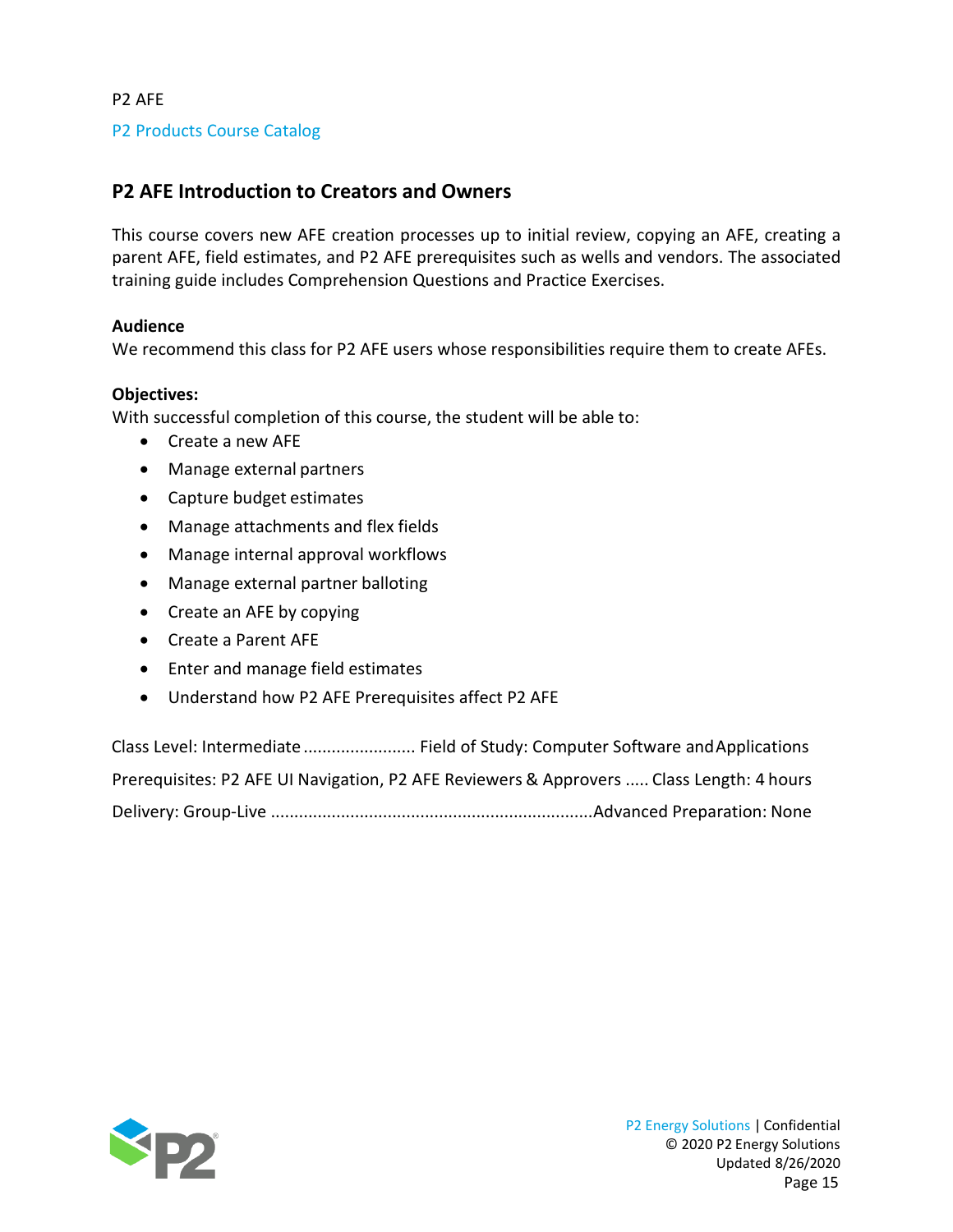#### P2 Products Course Catalog

### <span id="page-15-0"></span>**P2 AFE Reporting**

The *P2 AFE UI Navigation* class, *P2 AFE Reviewers and Approvers* class, and *P2 AFE Creators and Owners* class all covered a variety of P2 AFE standard reports used in the context of the functionality covered in those classes. These standard reports are accessed from the Features menu. This *P2 AFE Reporting* class covers *other* reports and options available "out of the box" that were not covered in the other classes, including Frequently Visited Reports, Site Reports and Administration Reports.

#### **Audience**

We recommend this class for P2 AFE users whose responsibilities require them to access and view standard AFE reports.

#### **Objectives:**

With successful completion of this course, the student will be able to:

- Frequently Visited Reports
- Site Reports
- Administration Reports

Class Level: Intermediate.........................Field of Study: Computer Software andApplications

Prerequisites: P2 AFE UI Navigation\* .........................................................Class Length: 1 hour

Delivery: Group-Live .....................................................................Advanced Preparation: None

**\*Prerequisite Note**: If your responsibilities require you to access standard AFE reports related to creating, owning, reviewing or approving AFEs, then the appropriate related class is recommended as a prerequisite (*P2 AFE Reviewers and Approvers* class and/or *P2 AFE Creators and Owners)*.

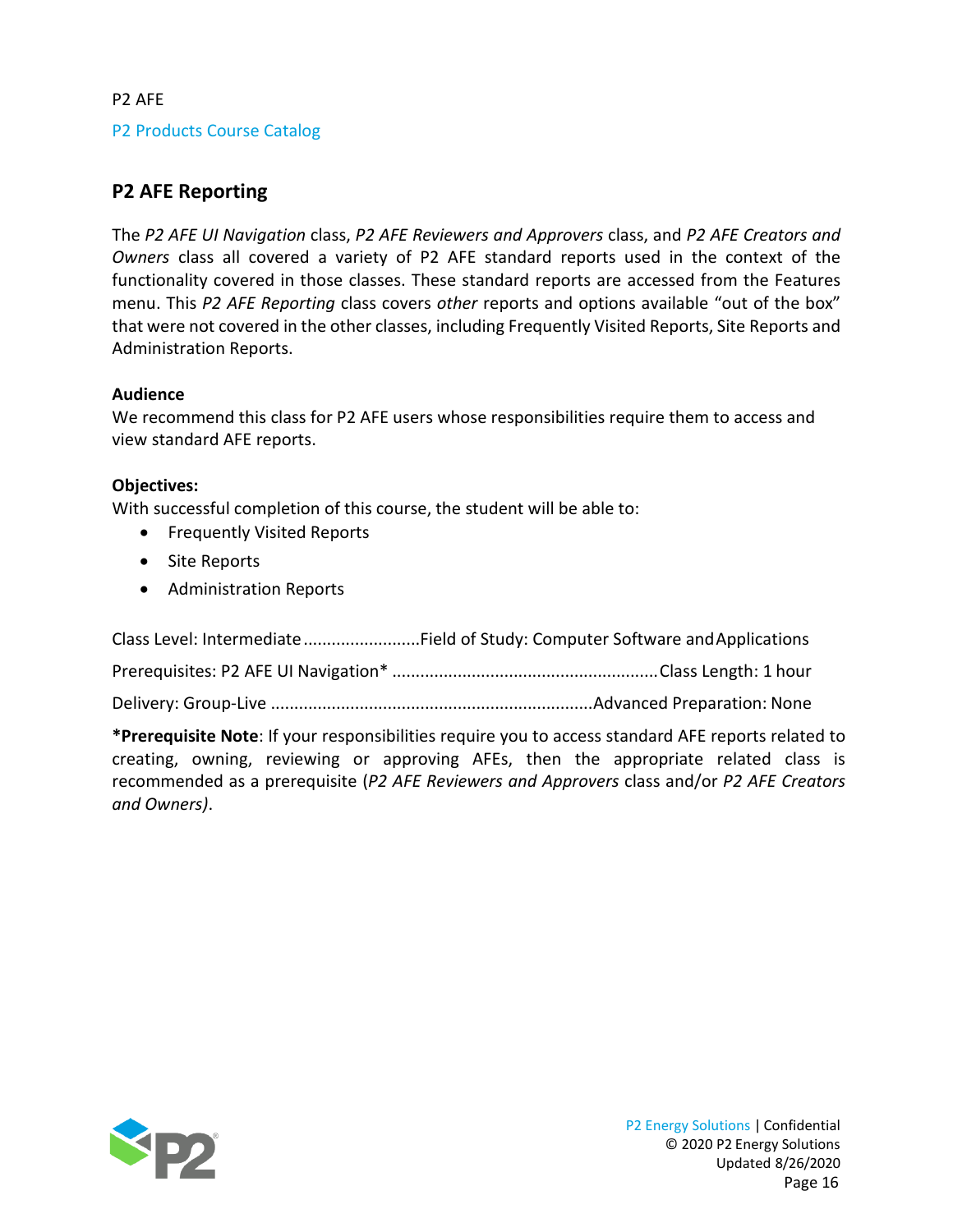# <span id="page-16-0"></span>**Webinar Training**

Each class described on the following pages includes a training guide and is led by an instructor.

### <span id="page-16-1"></span>**P2 AFE User Interface (UI) Navigation**

This is the introductory course for all P2 AFE users. It covers getting started with P2 AFE, getting help, the Notifications Dashboard, the My Approved AFEs Dashboard, the My Unapproved AFEs Dashboard, and an introduction to Standard Reports. The associated training guide includes Comprehension Questions and Practice Exercises which can be done following the webinar.

### **Audience**

We recommend this class for all new P2 AFE users: end-users, managers and administrators.

### **Course Objectives**

- Access, log in and navigate the P2 AFE dashboard and menus
- Access and use the P2 AFE online Help (Help Wiki)
- Access and navigate the Notifications Dashboard
- Access and navigate the My Approved AFEs Dashboard including drill downfunctions
- Access and navigate the My Unapproved AFEs Dashboard including drill downfunctions
- Access and run the P2 AFE standard Reports

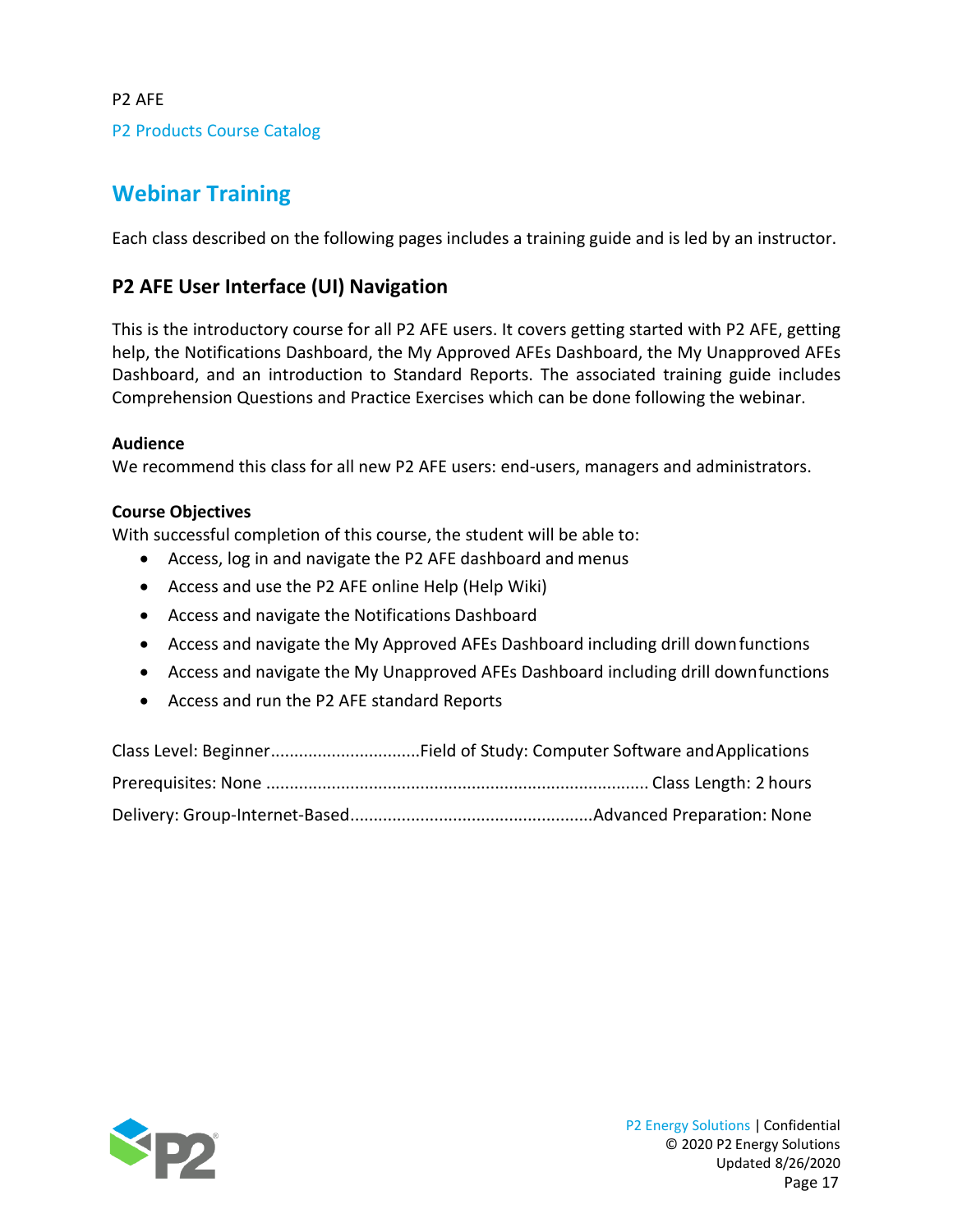### P2 Products Course Catalog

### <span id="page-17-0"></span>**P2 AFE Reviewers and Approvers**

This course reviewsthe processes used to review and approve AFEs. It covers email notifications, logging into P2 AFE from a notification link, viewing AFE details and AFE signoff, all from either the main P2 AFE application or from a mobile device. The associated training guide includes Comprehension Questions and Practice Exercises which can be done following thewebinar.

#### **Audience**

We recommend this class for P2 AFE users whose responsibilities require them to review and approve AFEs.

#### **Objectives:**

- View details and attachments related to AFEs
- Review / approve AFE
- Marking AFEs as Favorite using the Favorites Manager
- Navigate the dashboard to see AFEs important to users
- Generate reports if necessary

| Class Level: IntermediateField of Study: Computer Software and Applications |  |
|-----------------------------------------------------------------------------|--|
|                                                                             |  |
|                                                                             |  |

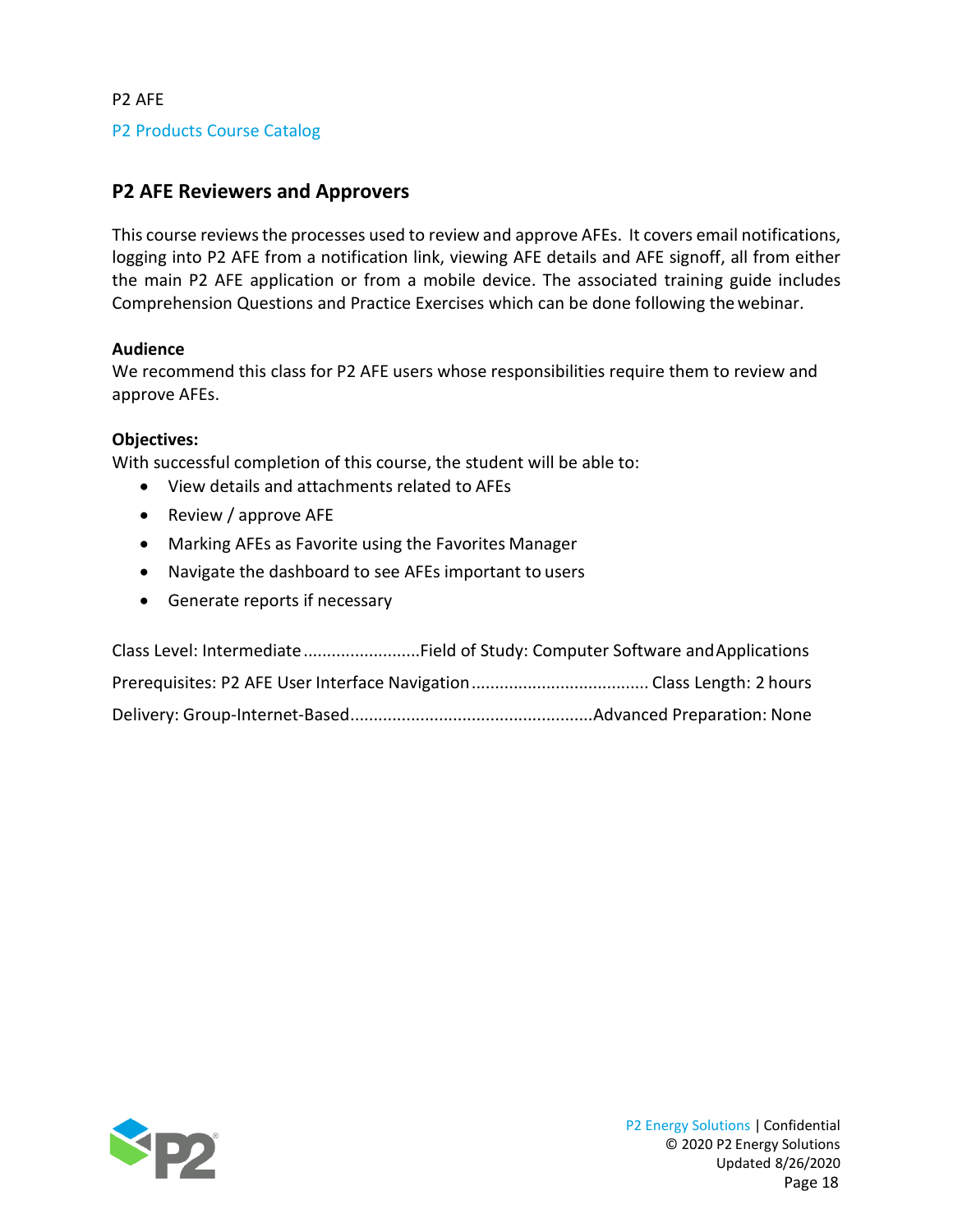P2 Products Course Catalog

### <span id="page-18-0"></span>**P2 AFE Introduction to Creators and Owners**

This course covers new AFE creation processes up to initial review, copying an AFE, creating a parent AFE, field estimates, and P2 AFE prerequisites such as wells and vendors. The associated training guide includes Comprehension Questions and Practice Exercises which can be done following the webinar.

### **Audience**

We recommend this class for P2 AFE users whose responsibilities require them to create AFEs.

### **Objectives:**

With successful completion of this course, the student will be able to:

- Create a new AFE
- Manage external partners
- Capture budget estimates
- Manage attachments and flex fields
- Manage internal approval workflows
- Manage external partner balloting
- Create an AFE by copying
- Create a Parent AFE
- Enter and manage field estimates
- Understand how P2 AFE Prerequisites affect P2 AFE

Class Level: Intermediate.........................Field of Study: Computer Software andApplications Prerequisites: P2 AFE UI Navigation, P2 AFE Reviewers & Approvers...... Class Length: 2 hours Delivery: Group-Internet-Based....................................................Advanced Preparation: None